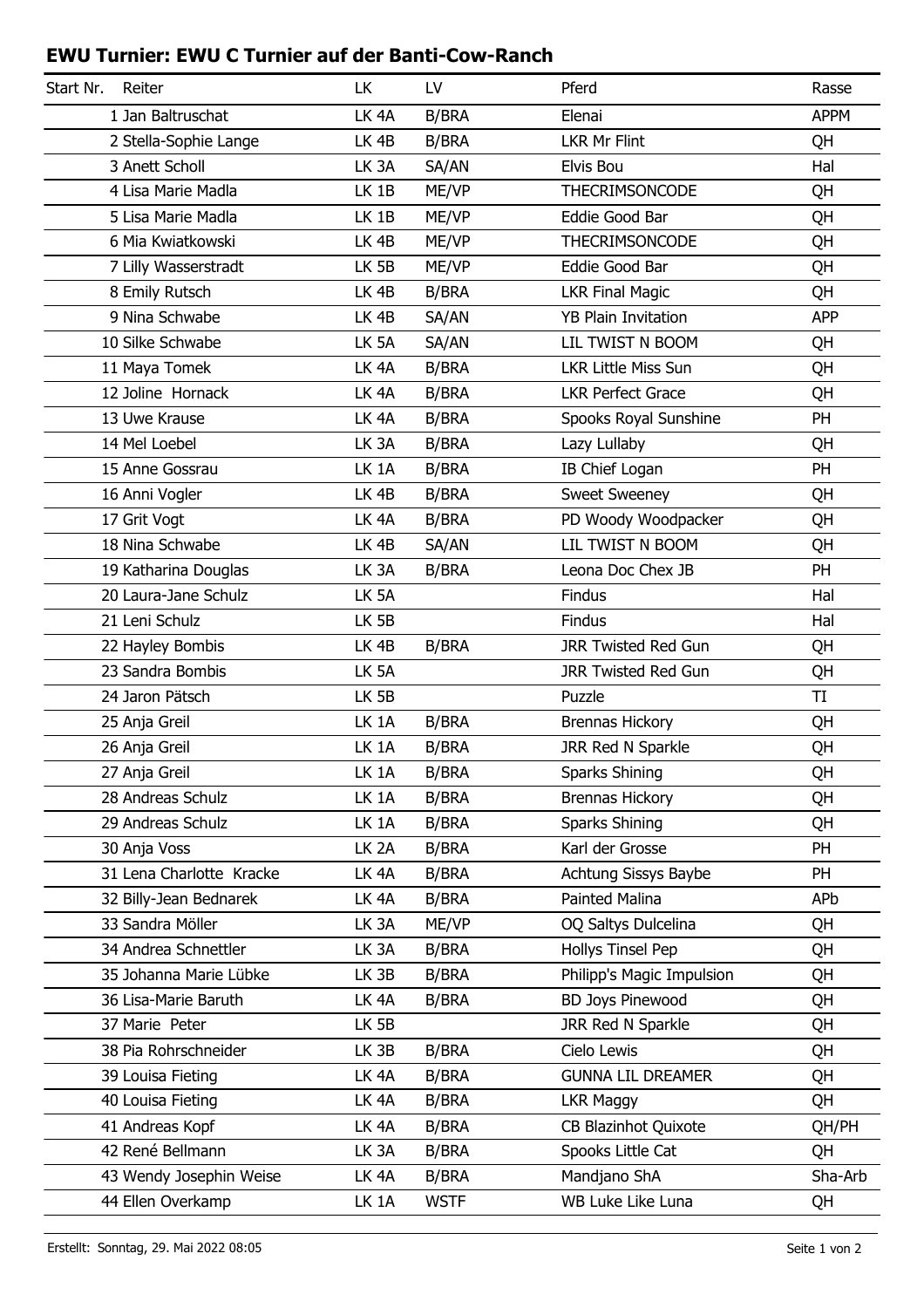## **EWU Turnier: EWU C Turnier auf der Banti-Cow-Ranch**

| 45 Isabell Fiedler             | LK <sub>4</sub> A | SA/AN        | GS Wimpy Top Spanish          | QH         |
|--------------------------------|-------------------|--------------|-------------------------------|------------|
| 46 Leny Adamsky                | LK 5B             | ME/VP        | OQ Jamaicas Colonel           | QH         |
| 47 Sven Willun                 | LK 1A             | <b>B/BRA</b> | Yakima                        | <b>WGP</b> |
| 48 Sven Willun                 | LK 1A             | <b>B/BRA</b> | YD Alwaystwothereare          | QH         |
| 49 Birgit Willun               | LK 1A             | <b>B/BRA</b> | CR Welcometomydreams          | PH         |
| 50 Birgit Willun               | LK 1A             | <b>B/BRA</b> | Y Not Wise N Lazy             | PH         |
| 51 Sophie Krüger               | LK 5B             |              | WB Luke Like Luna             | QH         |
| 53 Tiana Gördes                | LK 5B             | <b>B/BRA</b> | Dakota                        | HalM       |
| 54 Vincent Gördes              | LK 5B             | <b>B/BRA</b> | Jiggy Gettin Silver Fire      | PH         |
| 55 Susanne Haase               | LK 1A             | <b>B/BRA</b> | Be My Moonlight               | QH         |
| 56 Susann Scheer               | LK <sub>2A</sub>  | <b>B/BRA</b> | <b>Baylie</b>                 | KB         |
| 57 Susann Scheer               | LK <sub>2A</sub>  | <b>B/BRA</b> | Jackson Blaze                 | QH         |
| 58 Jessica Herwig              | LK <sub>3</sub> A | <b>B/BRA</b> | Moon Diamonds Colour Me Happy | <b>HQH</b> |
| 59 Marleen Hildebrant          | LK <sub>2</sub> A | <b>B/BRA</b> | Achtung Sissys Baybe          | <b>PH</b>  |
| 60 Stephan Linde               | LK 1A             | ME/VP        | Einsteins Chiquitita          | QH         |
| 61 Christin Twarz              | LK 5A             |              | Mr Dual Boon                  | QH         |
| 62 Franziska Borngräber-Noack  | LK <sub>4A</sub>  | <b>B/BRA</b> | Leos Red Spark                | PH         |
| 63 Karoline Krakau             | LK <sub>5A</sub>  |              | HP Dealin Ida                 | QH         |
| 64 Paula Kallies               | LK 5B             |              | Spooks Little Cat             | QH         |
| 65 Weda Radebold               | LK <sub>4A</sub>  | <b>B/BRA</b> | Smart Little Buffalo          | QH/PH      |
| 66 Lina Konetzke               | LK <sub>4A</sub>  | <b>B/BRA</b> | Rocks Brown Sugar             | QHM        |
| 67 Jette Broer                 | LK <sub>3</sub> A | ME/VP        | Salino                        | PIN        |
| 68 Jessica Michaelis           | LK 1A             | <b>B/BRA</b> | San Shorty Bar                | QH         |
| 69 Wolfgang Day                | LK <sub>3</sub> A | <b>BAWÜ</b>  | San Shorty Bar                | QH         |
| 70 Alicja Twarz                | LK 5B             |              | Mr Dual Boon                  | QH         |
| 71 Maria Wegener-Wolter        | LK <sub>1</sub> A | <b>B/BRA</b> | Leos Red Spark                | PH         |
| 72 Maximilian Georg Engelhardt | LK <sub>4A</sub>  | <b>B/BRA</b> | <b>GUNNA LIL DREAMER</b>      | QH         |
| 73 Caroline Schön              | LK 5B             | ME/VP        | Niftys Miss N Cash            | QH         |
| 74 Imke Timm                   | LK <sub>3</sub> A | <b>B/BRA</b> | Play With Guns                | PH         |
| 75 Maria Medja                 | LK <sub>4A</sub>  | <b>B/BRA</b> | Cheyenne                      | XX         |
| 76 Sabine Lamberts             | LK <sub>2</sub> A | SA/AN        | Sweet As My Owlman            | ArbVB      |
| 77 Stephanie Mutze             | LK 1A             | <b>B/BRA</b> | Oscarino                      | QH         |
| 78 Melanie Baresel             | LK 1A             | <b>B/BRA</b> | Puzzle                        | TI         |
| 79 Melanie Baresel             | LK 1A             | <b>B/BRA</b> | CALL ME SMOKIN POOPSIE        | PH         |
| 80 Joanna Day                  | LK 5B             |              | San Shorty Bar                | QH         |
| 81 Kathleen Schefter           | LK <sub>2A</sub>  | <b>B/BRA</b> | Lightning                     | PIN        |
| 82 Pola Anastasia Preugel      | LK 1A             | <b>B/BRA</b> | Lone Guns Revolution          | QH/PH      |
| 83 Kristin Hohoff              | LK <sub>2A</sub>  | <b>B/BRA</b> | Elmo Valentine                | <b>PH</b>  |
| 84 Katrin Sieben-Ritz          | LK <sub>2</sub> A | <b>B/BRA</b> | Barney Can Do                 | QH         |
| 85 Katharina Nienstedt         | LK 4B             | <b>B/BRA</b> | RM KIng of Fourwinds          | QH         |
| 86 Charice Tennemann           | LK 5B             |              | CH Foxy Olena Doll            | PH         |
| 87 Emily Gattermann            | LK <sub>4B</sub>  | B/BRA        | Mikey                         | <b>DR</b>  |
| 88 Andrea Wolter               | LK <sub>2</sub> A | B/BRA        | Zip To Sailing Cody           | <b>PH</b>  |
| 89 Maria Wegener-Wolter        | LK 1A             | <b>B/BRA</b> | Zip To Sailing Cody           | <b>PH</b>  |
|                                |                   |              |                               |            |